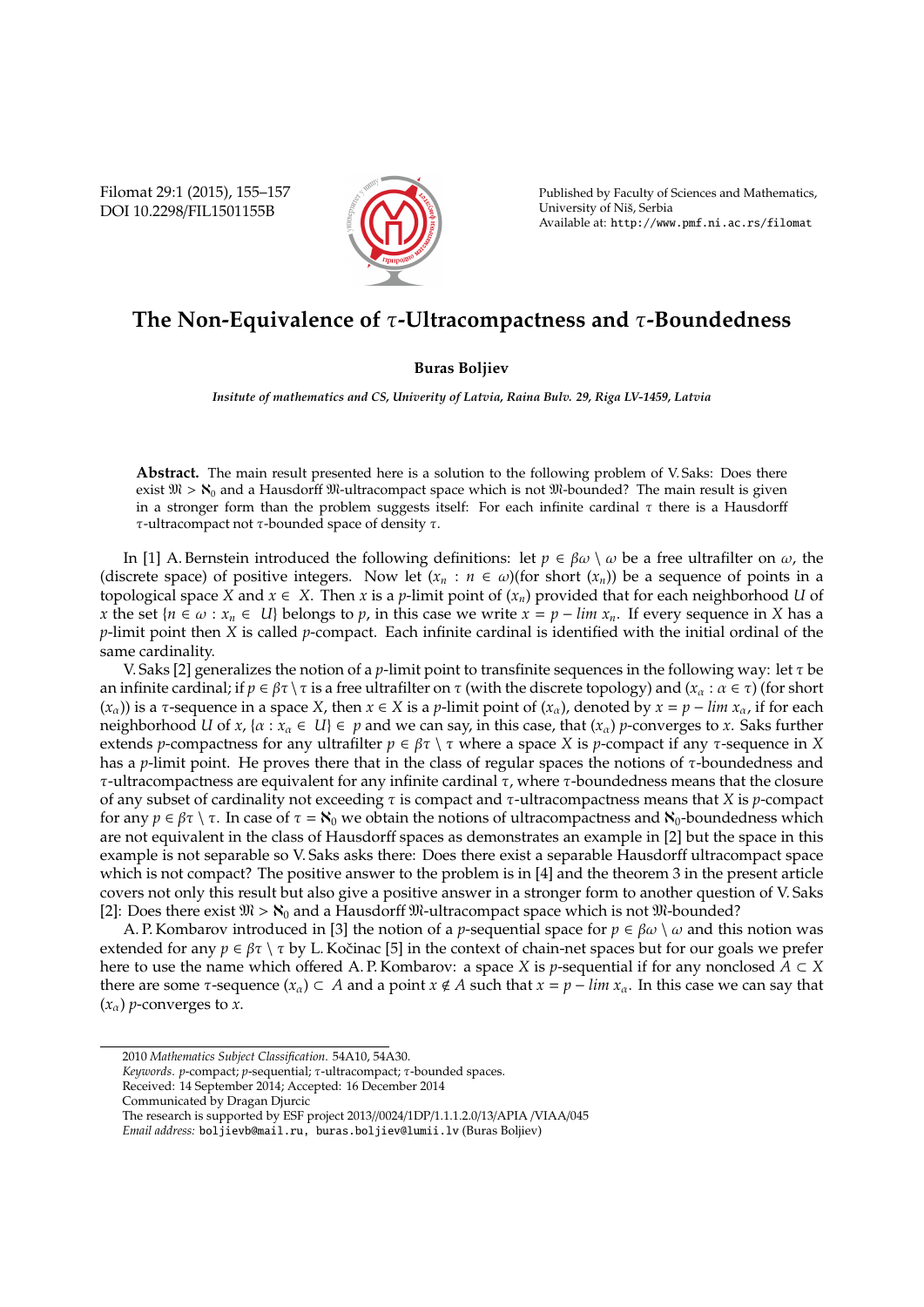Let  $(X, \gamma)$  be a topological space,  $O \subset X$  and  $p \in \beta \tau \setminus \tau$ , then *O* is said to be *p*-sequentially open if  $x = p - \lim_{\alpha} x_{\alpha}$  for some  $x \in O$  and some *τ*-sequence  $(x_{\alpha})$  imply  $\{\alpha : x_{\alpha} \in O\} \in p$ .

Let  $\gamma_p$  be the set of all *p*-sequentially open sets in  $(X, \gamma)$ . It is clear that the union of any number of *p*sequentially open sets is again *p*-sequentially open and the intersection of a finite number of *p*-sequentially open sets is *p*-sequentially open. Obviously, each open set is *p*-sequentially open so we get the following statement.

**Proposition 1.** *Let*  $(X, \gamma)$  *be a topological space, then the family*  $\gamma_p$  *forms a topology on* X *and*  $\gamma \subset \gamma_p$ *.* 

It is important to note that  $x = p - \lim x_\alpha$  in  $\gamma$  implies  $x = p - \lim x_\alpha$  in  $\gamma_p$ . Really, if we have  $x \neq p - \lim x_\alpha$  in *γ*<sub>*p*</sub> for some *x* and some *τ*-sequence  $(x<sub>α</sub>)$ , then there exists some  $W \in \gamma_p$  such that  $x \in W$  and  $\{a : x<sub>α</sub> \in W\} \notin p$ . Obviously that  $x \neq p - \lim x_\alpha$  in  $\gamma$  too, otherwise for the sequentially open set *W* we would get that  $\{\alpha : x_{\alpha} \in W\} \in p$  which is in contradiction with  $\{\alpha : x_{\alpha} \in W\} \notin p$ .

**Proposition 2.** *Topological space*  $(X, \gamma_p)$  *is p-sequential.* 

*Proof.* Let *A* be a nonclosed subset in  $(X, \gamma_p)$ , then  $O = X \setminus A$  is not open in  $(X, \gamma_p)$ , i.e. *O* is not *p*-sequentially open in  $(X, \gamma)$  which implies that there are some point  $z \in O$  and some  $\tau$ -sequence  $(z_{\alpha})$  *p*-converging to *z* such that  $\{\alpha : z_\alpha \in O\} \notin p$  which implies that  $\{\alpha : z_\alpha \in A\} \in p$ . We put  $x_\alpha = z_\alpha$  for  $z_\alpha \in A$  and  $x_\alpha = y$  for some  $y \in A$  if  $z_\alpha \notin A$ . Now it is easy to verify that  $z = p - \lim x_\alpha$  for a  $\tau$ -sequence  $(x_\alpha) \subset A$ . So  $(X, \gamma_p)$  is a *p*-sequential space.  $\square$ 

As usually by symbol  $t(X, \gamma)$  we denote the tightness of a topological space  $(X, \gamma)$ 

**Proposition 3.** *The intersection of any family of topologies each of tightness not greater than* τ *has the tightness not greater than* τ *too.*

*Proof.* Let  $\gamma = \bigcap \{\gamma_\alpha : \alpha < k\}$  where each  $\gamma_\alpha$  is a topology on a set *X* such that  $t(X, \gamma_\alpha) \leq \tau$  for any  $\alpha < k$ . For each  $A \subset X$  we put  $A_1 = \bigcup \{ [A]_{\gamma_\alpha} : \alpha < k \}$ . Suppose we have constructed  $A_\alpha$  for any ordinal  $\alpha < \beta$  where  $\beta < \tau^+$ . Now we construct  $A_\beta$  and there are two cases:

- 1.  $\beta = \alpha_0 + 1$  for some  $\alpha_0$  then  $A_{\beta} = (A_{\alpha_0})_1.$
- 2.  $\beta$  is a limit ordinal then  $A_\beta = \bigcup \{A_\alpha : \alpha < \beta\}.$

Finally we put  $A_{\tau^+} = \cup \{A_\alpha : \alpha < \tau^+\}$ 

Using the fact that  $\tau \cdot \tau = \tau$  we can state that  $[A]_{\gamma} = A_{\tau^+}$  and applying transfinite induction on ordinals  $\alpha < \tau^+$  one can see that for any  $z \in [A]_\nu$  there is  $B \subset A$  such that  $|B| \leq \tau$  and  $z \in [B]_\nu$ 

**Proposition 4.** *The tightness of a p-sequential space is not greater than* τ*.*

*Proof.* For each subset *A* of *X* let  $A_1 = \{x : x = p - \lim x_\alpha \}$  for some  $\tau$ -sequence  $(x_\alpha) \subset A\}$ .

Like in the proof of the previous proposition we put  $A_\beta = (A_\alpha)_1$  for  $\beta = \alpha + 1$  and for a limit ordinal  $\beta$  let  $A_\beta = \bigcup \{A_\alpha : \alpha < \beta\}$ . It is easily seen that  $A_{\tau^+} = (A_{\tau^+})_1$  and thus  $[A] = A_{\tau^+}$  which due to the  $\tau \cdot \tau = \tau$  imply the required result.  $\square$ 

The topology  $\gamma_p$  is called a *p*-sequential leader of  $\gamma$ . Let  $\gamma_\tau = \cap {\gamma_p : p \in \beta_\tau \setminus \tau}$  i.e.  $\gamma_\tau$  is the intersection of all *p*-sequential leaders in  $(X, \gamma)$ . The following theorem is a corollary of the propositions 3 and 4.

**Theorem 1.** *The tightness of a topological space*  $(X, \gamma<sub>\tau</sub>)$  *does not exceed*  $\tau$ *.* 

**Theorem 2.** *For a topological space*  $(X, \gamma)$   $t(X, \gamma) \leq \tau$  *iff*  $\gamma = \gamma_{\tau}$ *.*